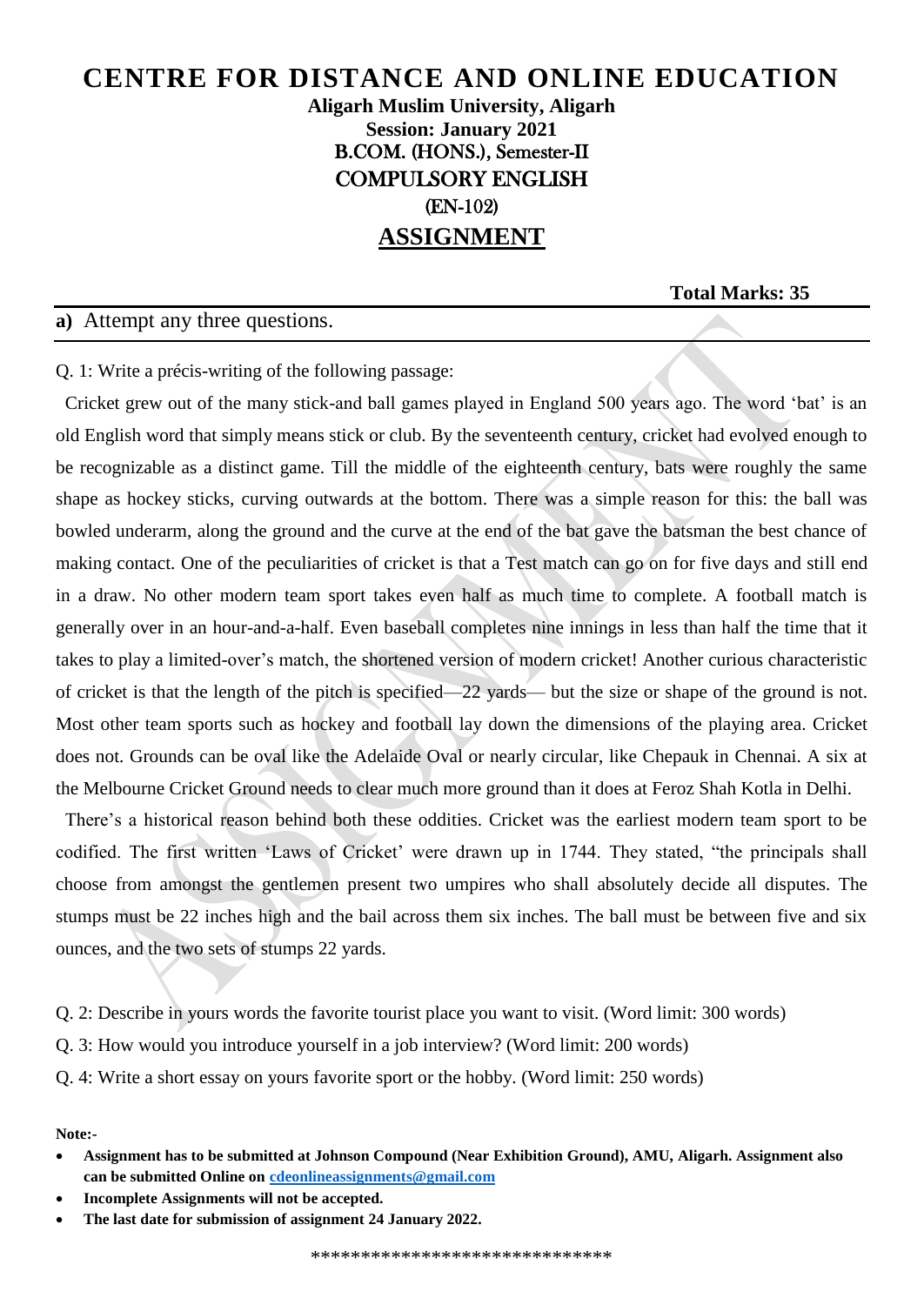### **Aligarh Muslim University, Aligarh Session: January 2021** B.COM. (HONS.), Semester-II ORGANIZATIONAL BEHAVIOUR

(CM-106)

### **ASSIGNMENT**

**a)** Attempt any three questions.

**Total Marks: 70**

- **1.** What do you mean by Leadership? Describe the different styles of Leadership.
- **2.** Explain the Following terms:
	- **(a)** Managerial Grid **(b)** Balance Scorecard
	- **(c)** Grapevine Communication
- **3.** Describe the following theories of Motivation:
	- a. Abraham Maslow's Theory
	- b. McGregor Theory
	- c. X and Y Theory
- **4.** Define Communication. Also discuss the various types of Communication.

**Note:-**

- **Assignment has to be submitted at Johnson Compound (Near Exhibition Ground), AMU, Aligarh. Assignment also can be submitted Online o[n cdeonlineassignments@gmail.com](mailto:cdeonlineassignments@gmail.com)**
- **Incomplete Assignments will not be accepted.**
- **The last date for submission of assignment 24 January 2022.**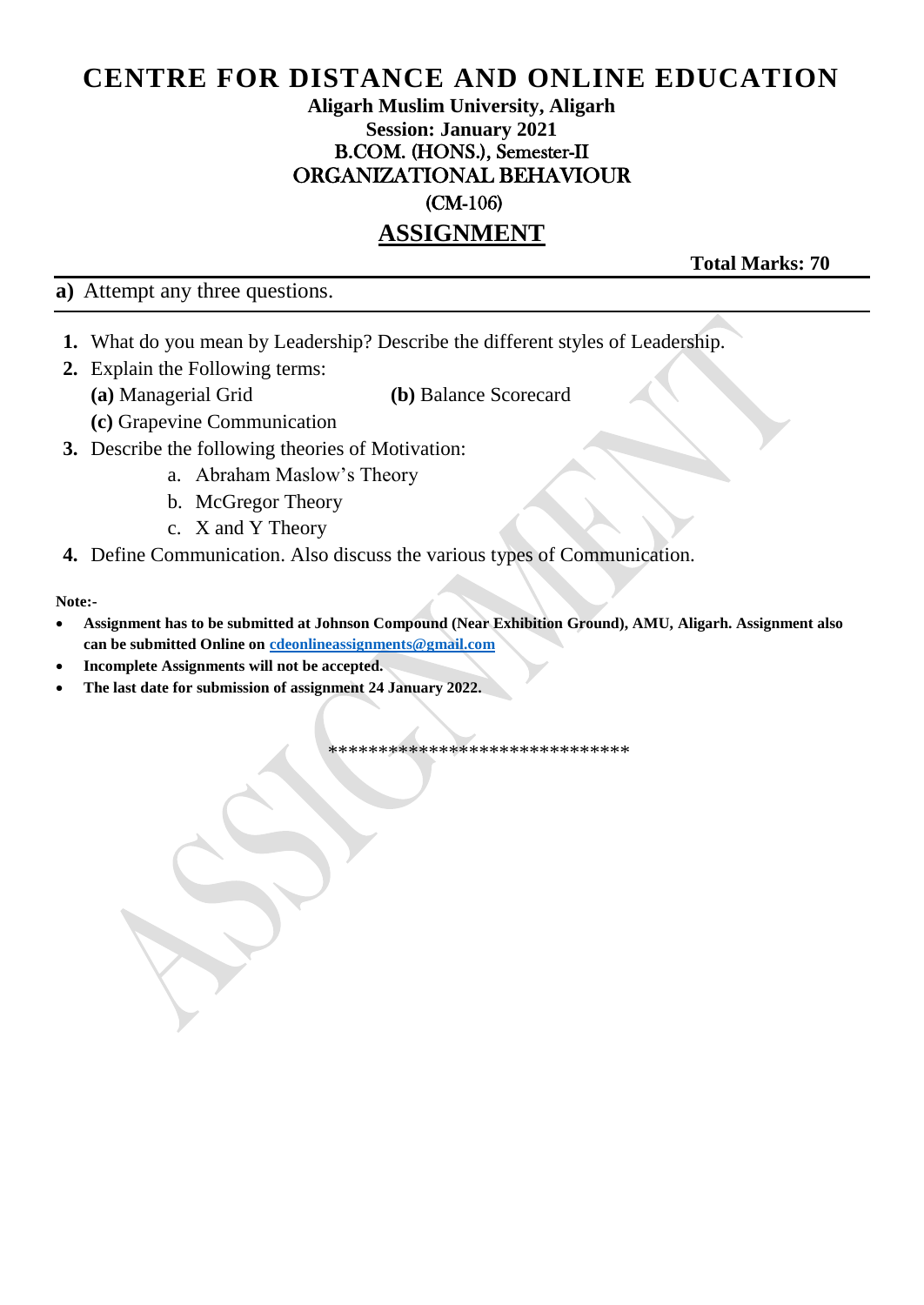#### **Aligarh Muslim University, Aligarh Session: January 2021** B.COM. (HONS.), Semester-II BUSINESS ECONOMICS

(CM-107)

## **ASSIGNMENT**

**a)** Attempt any three questions.

Total Marks: 70

- **1.** Describe the traditional and modern theory of Wages.
- **2.** Write a note on the theory of Distribution?
- **3.** Elaborate the different methods used to calculate National Income?
- **4.** Write short notes on any two:-
	- **(a)** Trade Cycles
	- **(b)** Risk Theory
	- **(c)** Dynamic Theory of Profit

**Note:-**

- **Assignment has to be submitted at Johnson Compound (Near Exhibition Ground), AMU, Aligarh. Assignment also can be submitted Online o[n cdeonlineassignments@gmail.com](mailto:cdeonlineassignments@gmail.com)**
- **Incomplete Assignments will not be accepted.**
- **The last date for submission of assignment 24 January 2022.**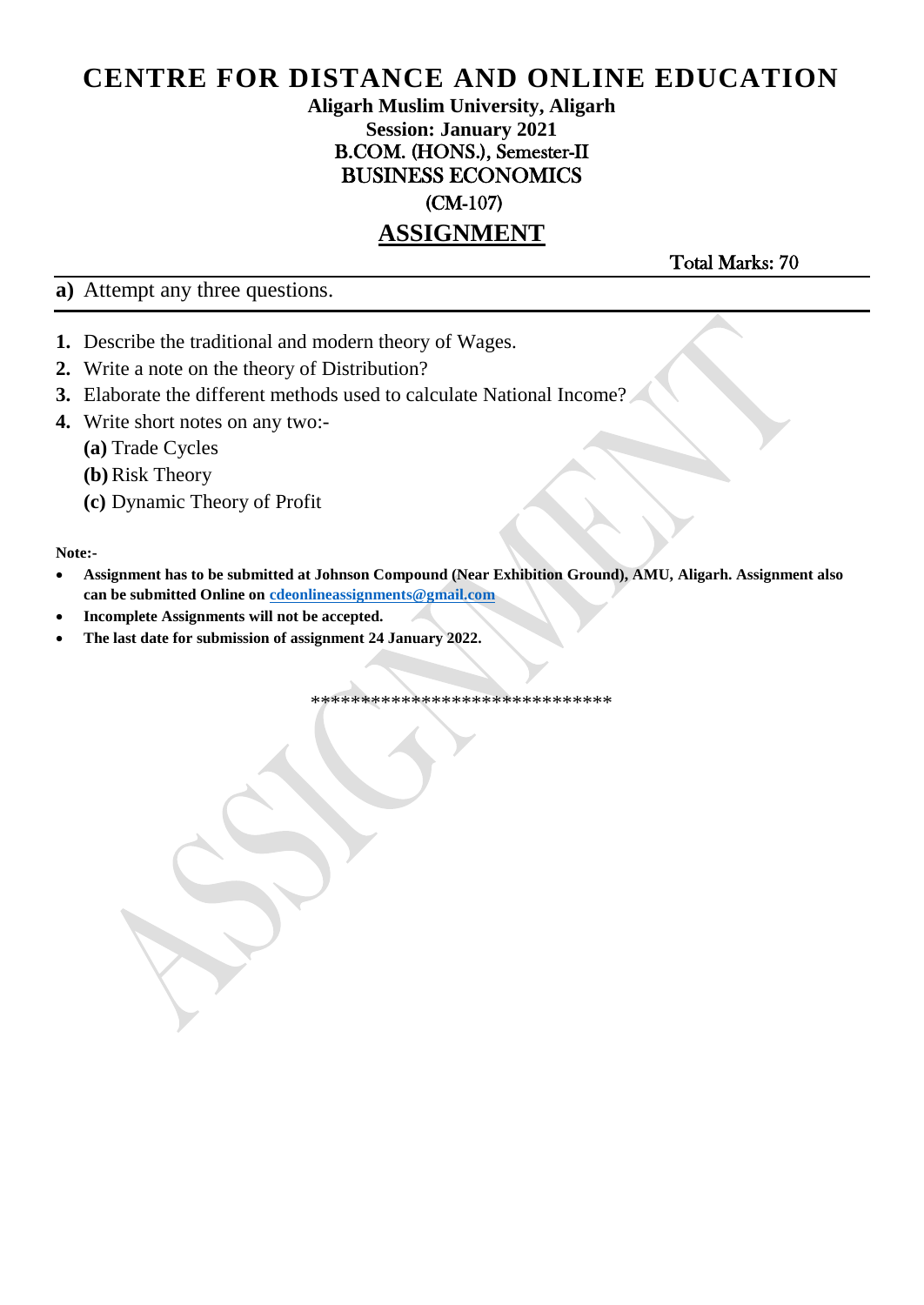#### **Aligarh Muslim University, Aligarh Session: January 2021** B.COM. (HONS.), Semester-II SPECIALIZED ACCOUNTING (CM-108)

### **ASSIGNMENT**

**Total Marks: 70**

**a)** Attempt any three questions.

- **1.** What do you mean by Amalgamation? Discuss the various types of Amalgamation.
- **2.** Define Goodwill? Explain the various methods used to evaluate Goodwill.
- **3.** Write note on any two of the following:
	- a. Reduction in Share Capital
	- b. Alteration in Share Capital
	- c. Types of Goodwill
- **4.** Prepare the format of Profit and Loss Account (Income Statement) and Balance Sheet (Statement of Financial Position) as per Indian Companies Act 2013.

**Note:-**

- **Assignment has to be submitted at Johnson Compound (Near Exhibition Ground), AMU, Aligarh. Assignment also can be submitted Online o[n cdeonlineassignments@gmail.com](mailto:cdeonlineassignments@gmail.com)**
- **Incomplete Assignments will not be accepted.**
- **The last date for submission of assignment 24 January 2022.**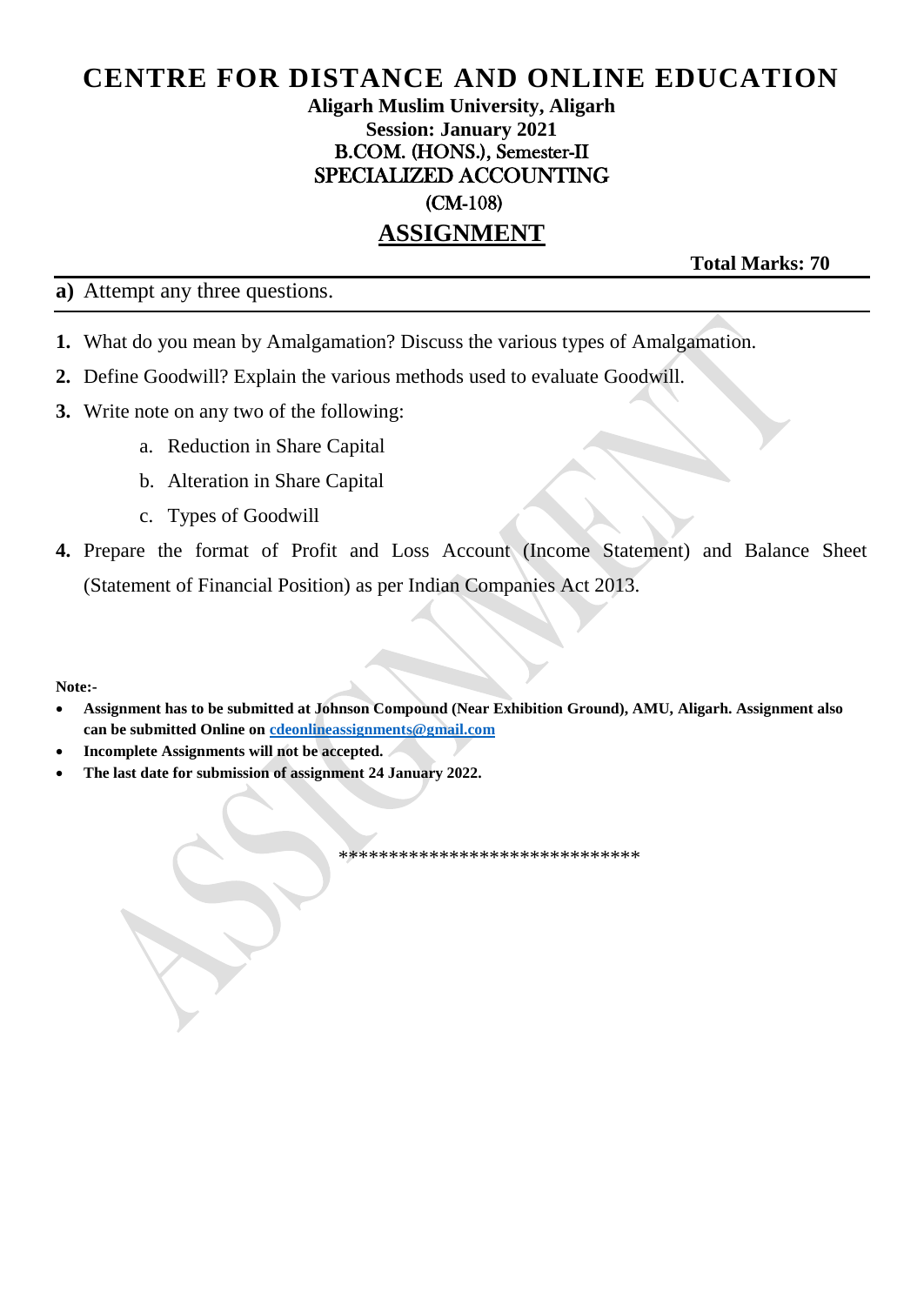#### **Aligarh Muslim University, Aligarh Session: January 2021** B.COM. (HONS.), Semester-II BUSINESS MATHEMATICS (CM-109)

### **ASSIGNMENT**

**Total Marks: 70** 

**a)** Attempt any three questions.

- **1.** What are the basic assumptions of Linear Programming?
- **2.** Explain the different methods of Integration with suitable example.
- **3.** Write notes on any two of the following:
	- a. Transportation Matrix
	- b. Simple Interest
	- c. Different types of Annuities
- **4.** 4. John opens a savings account in a bank with the annual interest rate of 2.7%. If she deposits Rs.6000.00 to the account, and the interest is compounded continually, how much interest will she earn after 4 years?

#### **Note:-**

- **Assignment has to be submitted at Johnson Compound (Near Exhibition Ground), AMU, Aligarh. Assignment also can be submitted Online o[n cdeonlineassignments@gmail.com](mailto:cdeonlineassignments@gmail.com)**
- **Incomplete Assignments will not be accepted.**
- **The last date for submission of assignment 24 January 2022.**